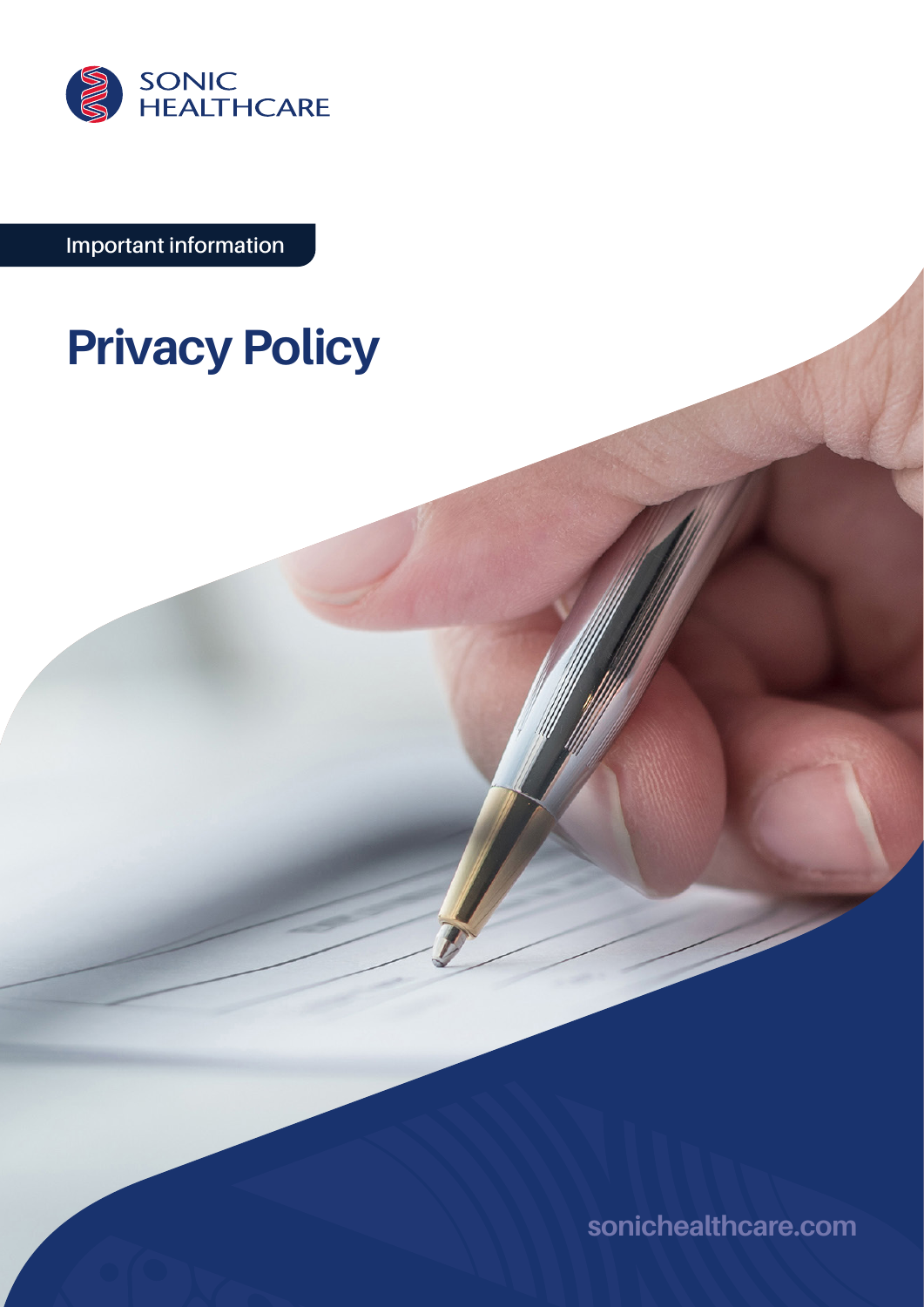## **Contents**

| <b>Purpose</b>                                                                                                                                                                   | 3 |
|----------------------------------------------------------------------------------------------------------------------------------------------------------------------------------|---|
| <b>Consent</b>                                                                                                                                                                   | 3 |
| <b>Collection of personal information</b>                                                                                                                                        | 3 |
| Who does Sonic collect personal information about?<br>How do we collect personal information?<br>What types of information do we collect and hold?<br>Anonymity and pseudonymity |   |
| How does Sonic use your information?                                                                                                                                             | 4 |
| Use of personal information for direct marketing                                                                                                                                 |   |
| Disclosure of personal information to third parties                                                                                                                              | 5 |
| <b>My Health Record</b><br>Cross-border disclosure                                                                                                                               |   |
| <b>Website</b>                                                                                                                                                                   | 5 |
| <b>Protecting your personal information</b>                                                                                                                                      | 6 |
| <b>Accuracy</b><br><b>Security</b><br>Retention<br><b>Notification</b>                                                                                                           |   |
| Access to, and correction of, your personal information                                                                                                                          | 6 |
| <b>Access</b><br>Correcting your personal information                                                                                                                            |   |
| <b>Contacting Sonic about privacy issues and complaints</b><br>Sonic Healthcare Privacy Officer contact details                                                                  | 7 |

**[Office of the Australian Information Commissioner \(OAIC\)](#page-6-0)**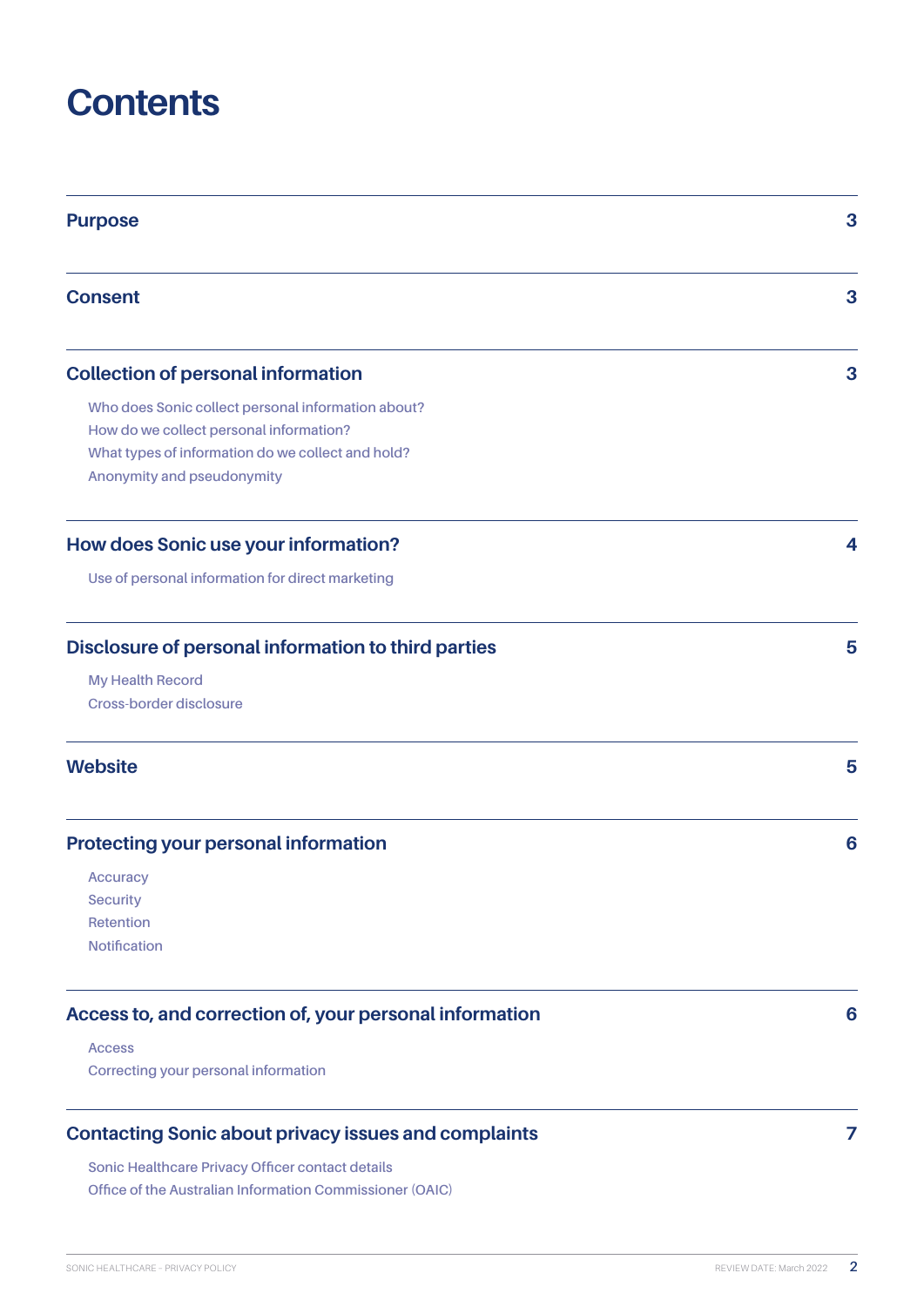## <span id="page-2-0"></span>**Purpose**

Sonic Healthcare Limited (ABN 24 004 196 909) is committed to ensuring the privacy and confidentiality of your personal information.

In this document, **Sonic Healthcare, Sonic, Us** and **We** refer to Sonic Healthcare Limited.

This Privacy Policy **(Policy)** intends to clearly describe how Sonic Healthcare handles your personal information, including its collection, use, disclosure and security, and any personal information that we collect through our website(s).

Sonic complies with the Privacy Act 1988 (Cth) **(Privacy Act)**, the associated Australian Privacy Principles **(APPs)** and state or territory legislation that governs how private sector health service providers should handle your personal information, including, but not limited to, health information.

From time to time, Sonic may amend this Policy, in whole or part, at our sole discretion.

Any changes to this Policy will be effective immediately upon posting the revised Policy on our website(s). We will deem that you have agreed to such changes if you continue to access our services following any changes. If you do not accept the terms of this Policy, as amended from time to time, in whole or part, you must not access our services, including our website(s).

## **Consent**

Sonic is committed to ensuring that any personal information we collect is obtained lawfully, transparently and with your consent, whenever it is practical for us to do so.

By providing personal information to us, you consent to us collecting, using and disclosing your personal information as described in this Policy.

In some circumstances, where it is not reasonable or practical for us to collect this information directly from you, **responsible persons** (for example, a spouse or partner, close family member, emergency contact or enduring medical power of attorney) may consent on your behalf.

## **Collection of personal information**

## **Who does Sonic collect personal information about?**

We may collect personal information from patients, healthcare professionals, employees, contracted service providers, students, trainees, suppliers and other individuals with whom we engage in the course of our usual business operations.

You are not required to provide personal information to us. However, if the information you provide to us is incomplete or inaccurate the services we provide to you may be affected.

## **How do we collect personal information?**

We will usually collect your personal information directly from you or by email, telephone, written correspondence or via our website(s). Where it is not reasonable or practical for us to collect this information directly from you, we may need to collect information about you from a third party. We may also collect information from a third party where your health may be at risk, and we need your personal information to provide you with emergency medical treatment.

The third parties from whom we may collect your personal information include:

- ¡ other health service providers, including healthcare professionals, hospitals, clinics and other pathology practices if they have referred you to us or are involved in your care. (Your doctor will generally explain why they are collecting the information and where it is going.)
- vour nominated responsible persons (such as a relative or carer)
- ¡ the My Health Record program operated by the Australian Commonwealth Department of Health, if you have chosen to **participate**
- health insurers, law enforcement or other government instrumentalities.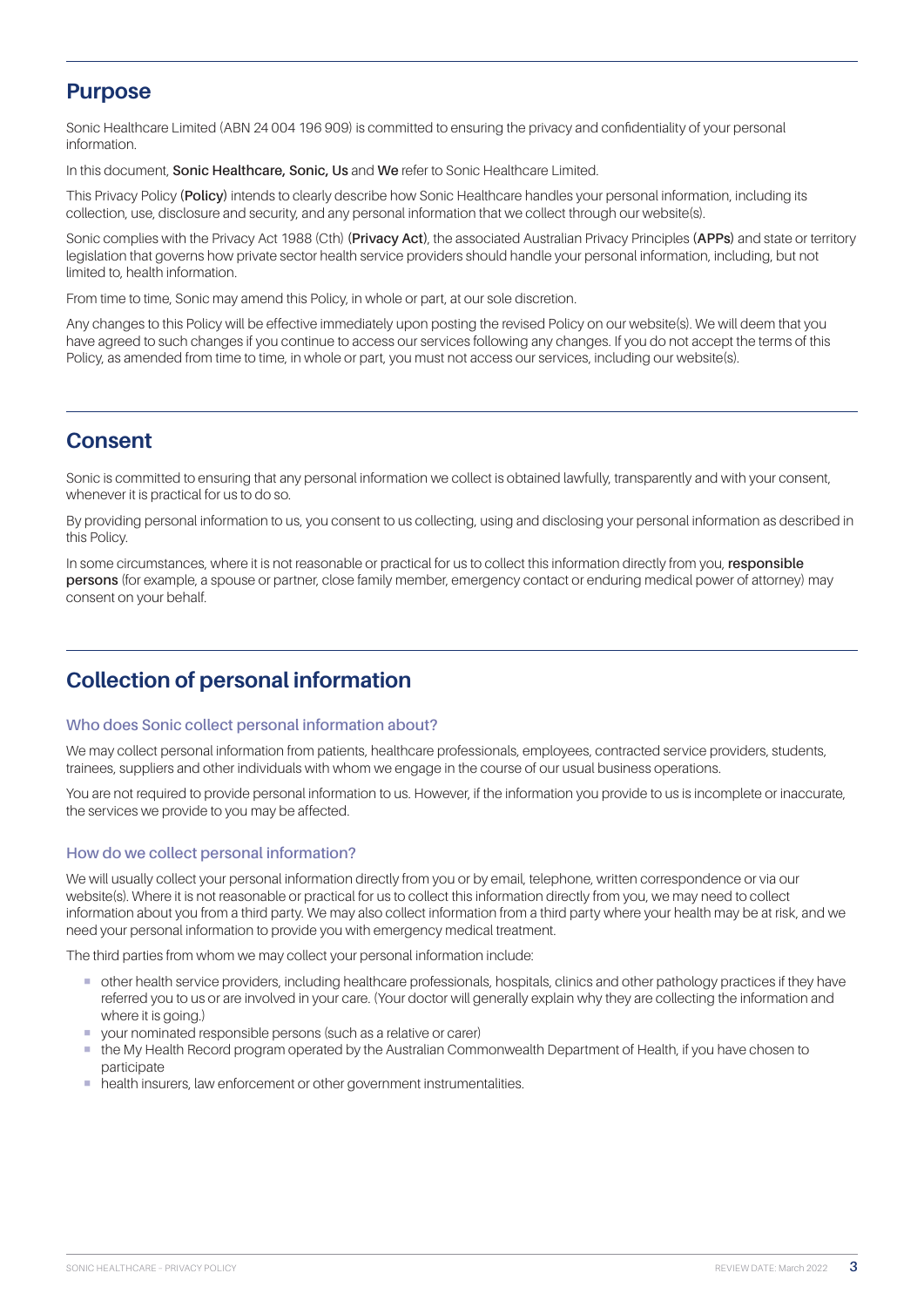## <span id="page-3-0"></span>**What types of information do we collect and hold?**

The type of personal information we collect about you depends on who you are, our relationship with you and the nature of our interaction with you.

The personal information we collect about you will include only the information that is necessary or required:

- ¡ to provide you with services (including, in the case of patients, coordinating and communicating with your healthcare providers)
- for us to engage with you in the usual course of our business
- ¡ for administrative and internal business purposes related to the services we provide to you.

The personal information we collect may include:

- ¡ your name, age, gender, date of birth, contact details
- **information relating to your lifestyle and medical history relevant to providing healthcare services (such as your medications,** diagnostic tests and treatments, family medical history, occupational history, genetic or biometric information and copies of correspondence to and from your healthcare providers)
- **E** relevant government and insurance identifiers (such as your Medicare number or private health insurance details), when necessary for billing or other administrative purposes
- personal information collected in the form of clinical images and samples
- **E** records of our past engagement with you
- ¡ any information relating to your employment (if you are a Sonic team member), including employment histories, applications, pre-employment checks, qualifications, training records and information required by laws, regulations or standards
- **•** payment details
- ¡ other information, occasionally including religion and ethnicity, that may be relevant in our dealings with you.

### **Anonymity and pseudonymity**

You may deal with us anonymously or by using a pseudonym:

- ¡ unless it is impracticable for us to do so, or unless we are required or authorised by law to only deal with identified individuals
- ¡ on the understanding that doing so may mean that we may not be able to provide certain services to you, either at our usual standard, or at all.

## **How does Sonic use your information?**

We will not use or disclose your personal information for any purpose other than the primary purpose for which it was collected (or a related secondary purpose). The exceptions to this are if you have consented to another purpose, or if we are permitted/required to do so by law, which may include:

- ¡ to coordinate and/or communicate with healthcare providers involved in your care
- ¡ to procure additional healthcare services on your behalf (such as referrals to other providers or obtaining second opinions)
- ¡ to conduct activities related to quality assurance/improvement processes, accreditation, audits, risk and claims management, patient satisfaction surveys and staff education and training
- to liaise with your health fund, insurer, Medicare, Department of Veterans' Affairs, Department of Health or another payer or contractor of services
- ¡ to fulfil regulatory and public health requirements, including liaising with regulatory or health authorities, as required by law
- ¡ to send you standard reminders (for example, for appointments for follow-up care, account management), by text message, mail or email, to the number or address that you have provided to us
- ¡ to handle a complaint or respond to anticipated or existing legal actions
- ¡ to obtain feedback about our services or provide advice or information to you about products, services, treatment options and clinical trials that are relevant to you
- for billing and payments
- to engage you (as a contractor) to provide products or services to us
- to consider your application for employment with us.

In addition, we may de-identify and/or aggregate the personal information that we collect to carry out clinical research, quality assurance or analytics relating to customer service, health outcomes and other business activities.

Sonic may use electronic processes when using your personal information as specified above. We may link, combine or share personal information about you in various databases created by any of Sonic's businesses.

We will not seek your consent to use your personal information for the above purposes.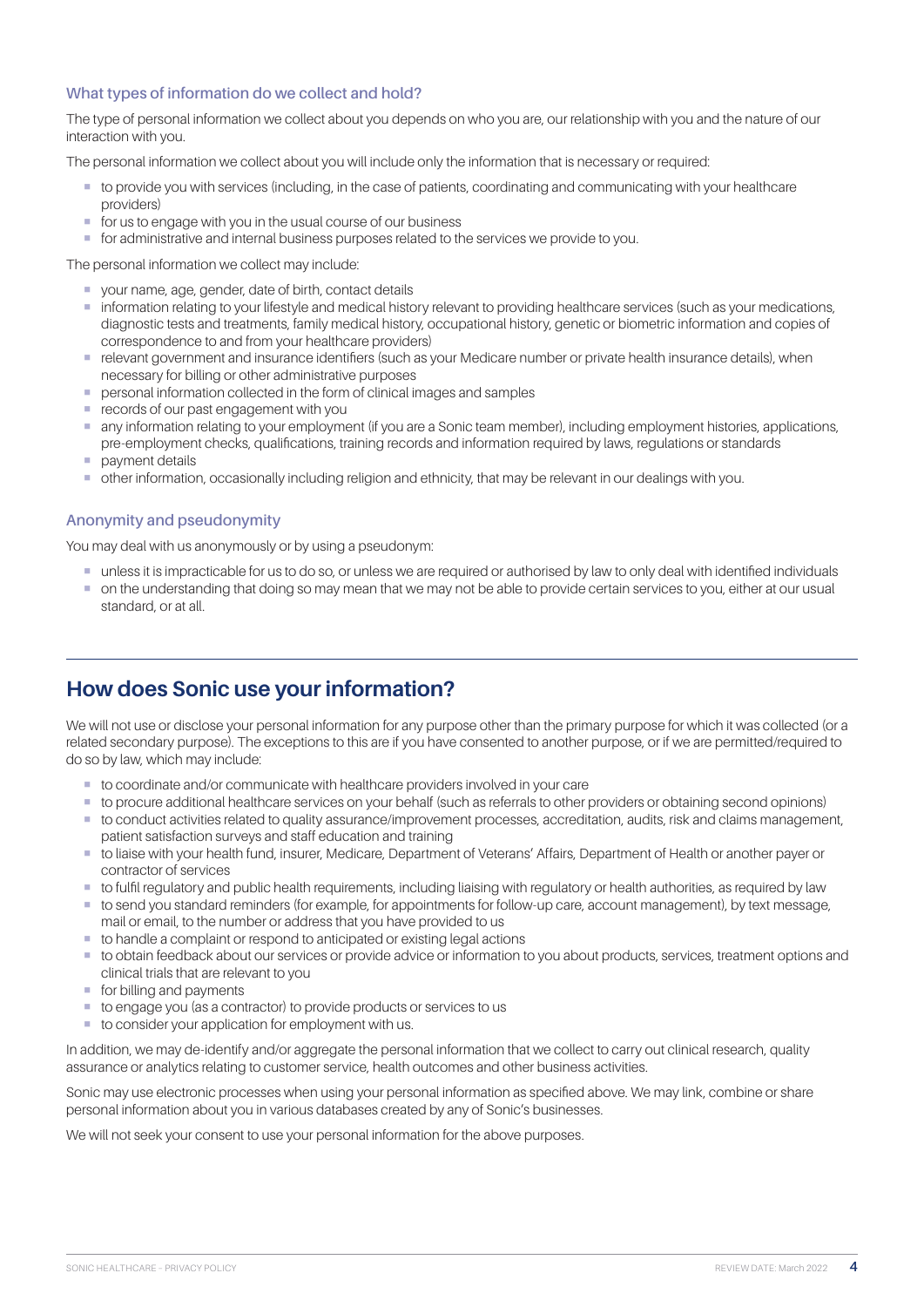## <span id="page-4-0"></span>**Use of personal information for direct marketing**

We may use your personal information for marketing that is directly related to our services, in compliance with applicable laws, such as the Privacy Act 1988 (Cth) and Spam Act 2003 (Cth). We may engage third parties, under contract, to provide marketing services on our behalf.

You may advise us that you do not wish to receive direct marketing from us at any time by contacting us or by using the opt-out facilities provided in our client registration processes, informed consent procedures and the marketing communications you receive.

## **Disclosure of personal information to third parties**

When providing services to you or otherwise engaging with you, we may disclose your personal information to trusted third parties, including:

- ¡ healthcare service providers or other relevant parties involved in your care or requesting services on your behalf (including to obtain second opinions or make referrals, on your behalf, for specialist medical services)
- ¡ registries, statutory bodies and other third parties where requested to do so by you or as required by law (such as national cancer registries)
- ¡ approved and trusted contractors engaged in providing professional services (such as debt collection, information and communication technology providers, specialist clinical services).

Where we outsource any of our services or hire contractors to perform professional services, we will require them, under contract, to comply with the Privacy Act, or other relevant privacy legislation and, where applicable, our Privacy Policy.

We may use electronic processes to disclose your personal information as specified above, where available or relevant. Where we use document automation technologies to disclose your personal information (such as to generate appointment bookings, referrals, results or e-scripts), we will only disclose your information to the extent reasonably necessary and only for the purposes specified above.

We will not seek your additional consent to disclose your personal information for the purposes described above.

#### **My Health Record**

If you choose to participate in the My Health Record program operated by the Commonwealth Department of Health, we may access the personal information it contains. We may also disclose your personal information by uploading your health information electronically to the My Health Record system if requested to do so.

If you do not want us to access personal information stored in your My Health Record or upload health information to it, you may opt out or choose to modify access controls within the My Health Record system.

#### **Cross-border disclosure**

We may enter into arrangements with other related entities or third parties outside of Australia to store, access or use data we collect, including personal information, in order to provide services to us (such as data processing, analysis, interpretation or the performance of specialised tests). In such cases, we will take reasonable steps to ensure that the third parties do not breach the APPs, including by requiring that the third party has information security measures and information handling practices in place that are of an acceptable standard and approved by us.

The countries in which the recipients are likely to be located include, but are not limited to, those countries where the Sonic group operates (New Zealand, USA, UK, Germany, Switzerland and Belgium).

## **Website**

When you use our website(s), we do not identify you as an individual user and do not collect personal information about you, unless you specifically provide this to us.

Our website(s) may use cookies that allow us to gather anonymised statistics relating to the management of our website(s). These analytics may include, but are not limited to, your internet service provider (ISP), domain name, browser type and the pages you visit.

Our website(s) and our email communications may contain links to third-party websites. We do not control third-party websites or any of their content and if you visit these websites, they will be governed by their own terms of use (including privacy policies). You should satisfy yourself of the personal information handling policies of third-party website operators.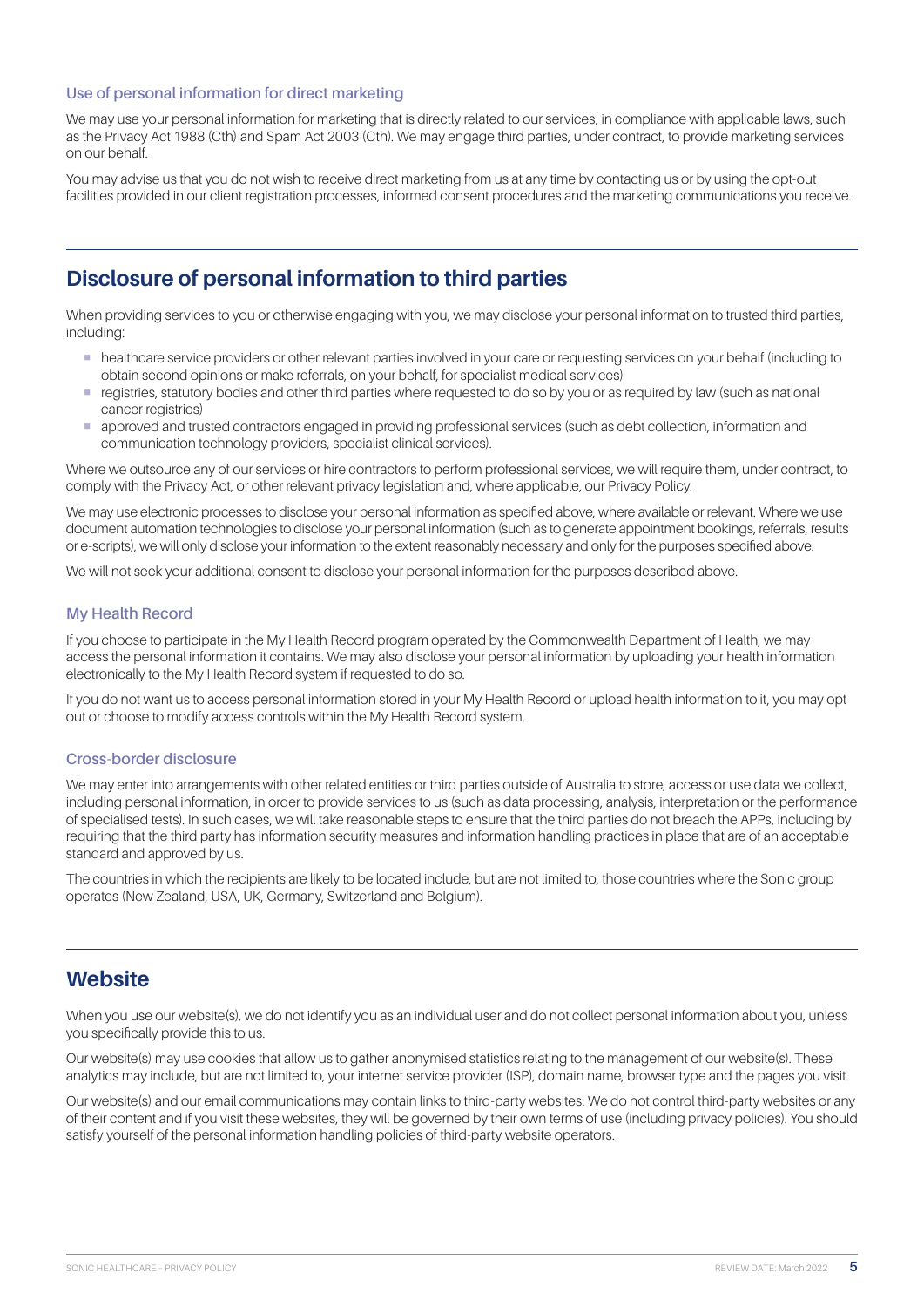## <span id="page-5-0"></span>**Protecting your personal information**

We take the protection of your personal information seriously and take all reasonable steps to ensure the information that we collect, use and disclose is accurate, secure and protected from misuse and loss and from unauthorised access, modification or disclosure.

#### **Accuracy**

We will take reasonable steps to ensure that the personal information we collect, use or disclose is accurate, complete and current. To assist us, please ensure that the information you provide to us is accurate, up-to-date and complete, and let us know when your personal information changes.

#### **Security**

We will take all reasonable steps to protect your personal information from misuse, interference, loss, unauthorised access, modification or disclosure. We use technologies and processes including, but not limited to, access controls, network firewalls, encryption and physical security measures to protect your privacy. We regularly review our information security processes to ensure they continue to offer an appropriate level of protection for your information.

#### **Retention**

When we no longer need your personal information for the purposes described in the Policy, and we are not required to retain it under relevant accreditation standards or law, we will destroy or permanently de-identify it.

#### **Notification**

If we become aware that unauthorised access or disclosure of your information has occurred and there is a likely risk of serious harm associated with that unauthorised access or disclosure, we will notify you promptly and provide you with a recommended course of action where necessary.

## **Access to, and correction of, your personal information**

#### **Access**

You have the right to request access to the personal information about you which we hold.

We will provide you with access to your information, unless there is a reason under the Privacy Act or other relevant law to refuse or limit such access, such as if we reasonably believe that giving access would pose a serious threat to the life, health or safety of any individual, or to public health or public safety; or giving access would have an unreasonable impact on the privacy of other individuals.

You may request access to the personal information we hold about you by contacting our Privacy Officer (see below).

To protect your privacy, we will need you to verify your identity before providing access to your information. We may recover reasonable costs associated with supplying this information to you.

In the specific case of obtaining access to your pathology or radiology results, the preferred method is in consultation with your treating practitioner so that complex clinical information can be explained to you within the context of your individual circumstances.

#### **Correcting your personal information**

You have the right to request an amendment to the information we hold, should you believe it to be inaccurate.

If we are satisfied that any part of the information we hold about you is inaccurate, incomplete, out of date, misleading or irrelevant, having regard for the purpose for which it is held, we will take reasonable steps to amend that information.

If we do not agree to change your personal information in accordance with your request, we will permit you to make a statement of the requested changes and we will enclose this with your personal information.

Should you wish to request changes to your personal information held by us, you can ask for our Privacy Officer (see below), who can give you more detailed information about our correction procedure.